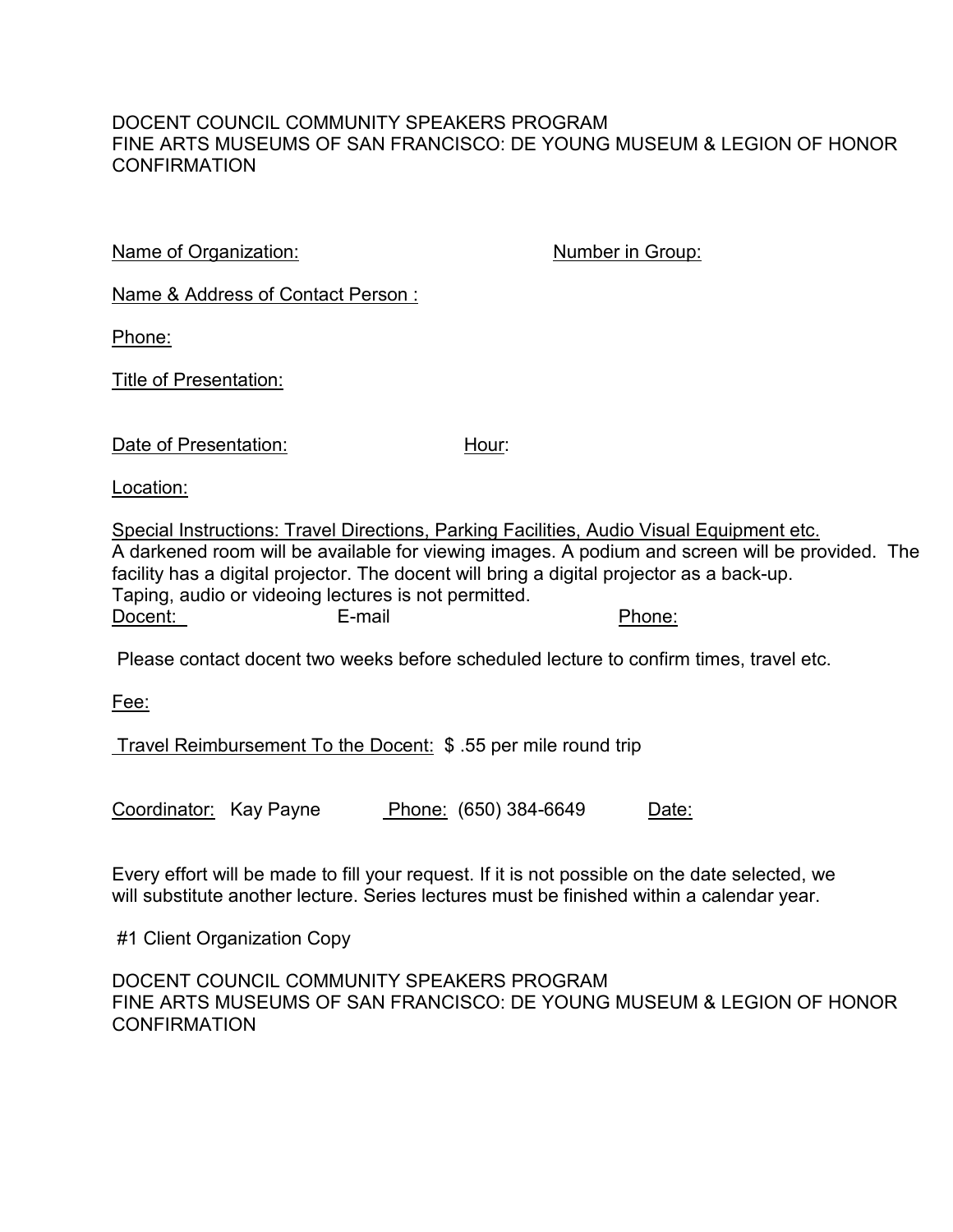Name of Organization: Number in Group:

Name & Address of Contact Person :

Phone:

Title of Presentation:

Date of Presentation: Hour:

Location:

Special Instructions: Travel Directions, Parking Facilities, Audio Visual Equipment etc. A darkened room will be available for viewing images. A podium and screen will be provided. The facility has a digital projector. The docent will bring a digital projector as a back-up.

Docent: E-mail E-mail Phone:

Please contact docent two weeks before scheduled lecture to confirm times, travel etc.

Fee:

Travel Reimbursement To the Docent: \$ .55 per mile round trip

Coordinator: Kay Payne Phone: (650) 384-6649 Date:

Every effort will be made to fill your request. If it is not possible on the date selected, we will substitute another lecture. Series lectures must be finished within a calendar year.

#2 Coordinator Copy

DOCENT COUNCIL COMMUNITY SPEAKERS PROGRAM FINE ARTS MUSEUMS OF SAN FRANCISCO: DE YOUNG MUSEUM & LEGION OF HONOR CONFIRMATION

Name of Organization: Number in Group:

Name & Address of Contact Person :

Phone: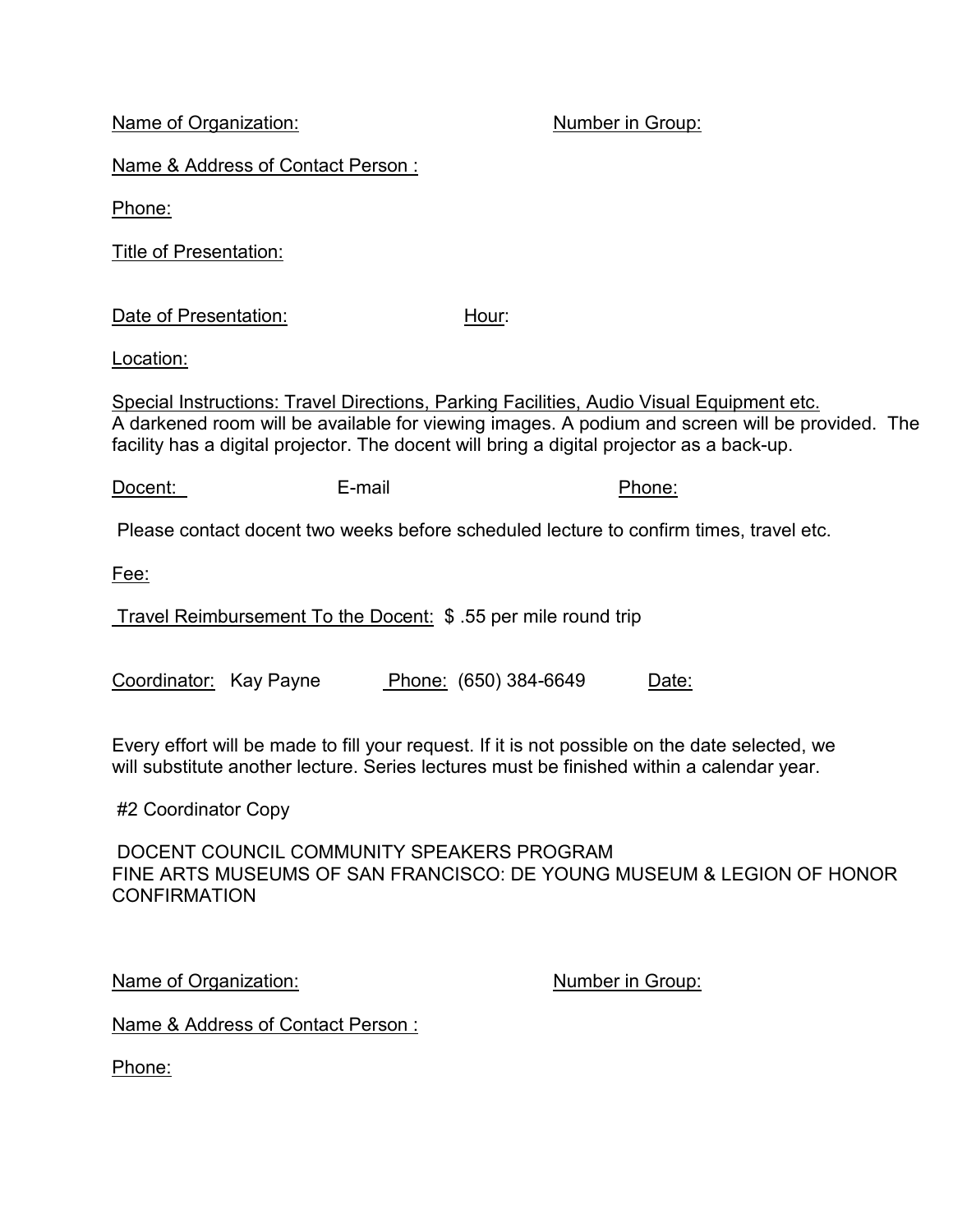## Title of Presentation:

## Date of Presentation: Hour:

Location:

Special Instructions: Travel Directions, Parking Facilities, Audio Visual Equipment etc. A darkened room will be available for viewing images. A podium and screen will be provided. The facility has a digital projector. The docent will bring a digital projector as a back-up.

Docent: E-mail E-mail Phone:

Please contact docent two weeks before scheduled lecture to confirm times, travel etc.

Fee:

Travel Reimbursement To the Docent: \$ .55 per mile round trip

Coordinator: Kay Payne Phone: (650) 384-6649 Date:

Every effort will be made to fill your request. If it is not possible on the date selected, we will substitute another lecture. Series lectures must be finished within a calendar year.

#3 Docent Lecturer

DOCENT COUNCIL COMMUNITY SPEAKERS PROGRAM FINE ARTS MUSEUMS OF SAN FRANCISCO: DE YOUNG MUSEUM & LEGION OF HONOR **CONFIRMATION** 

Name of Organization: Number in Group:

Name & Address of Contact Person :

Phone:

Title of Presentation:

Date of Presentation: Hour:

Location: